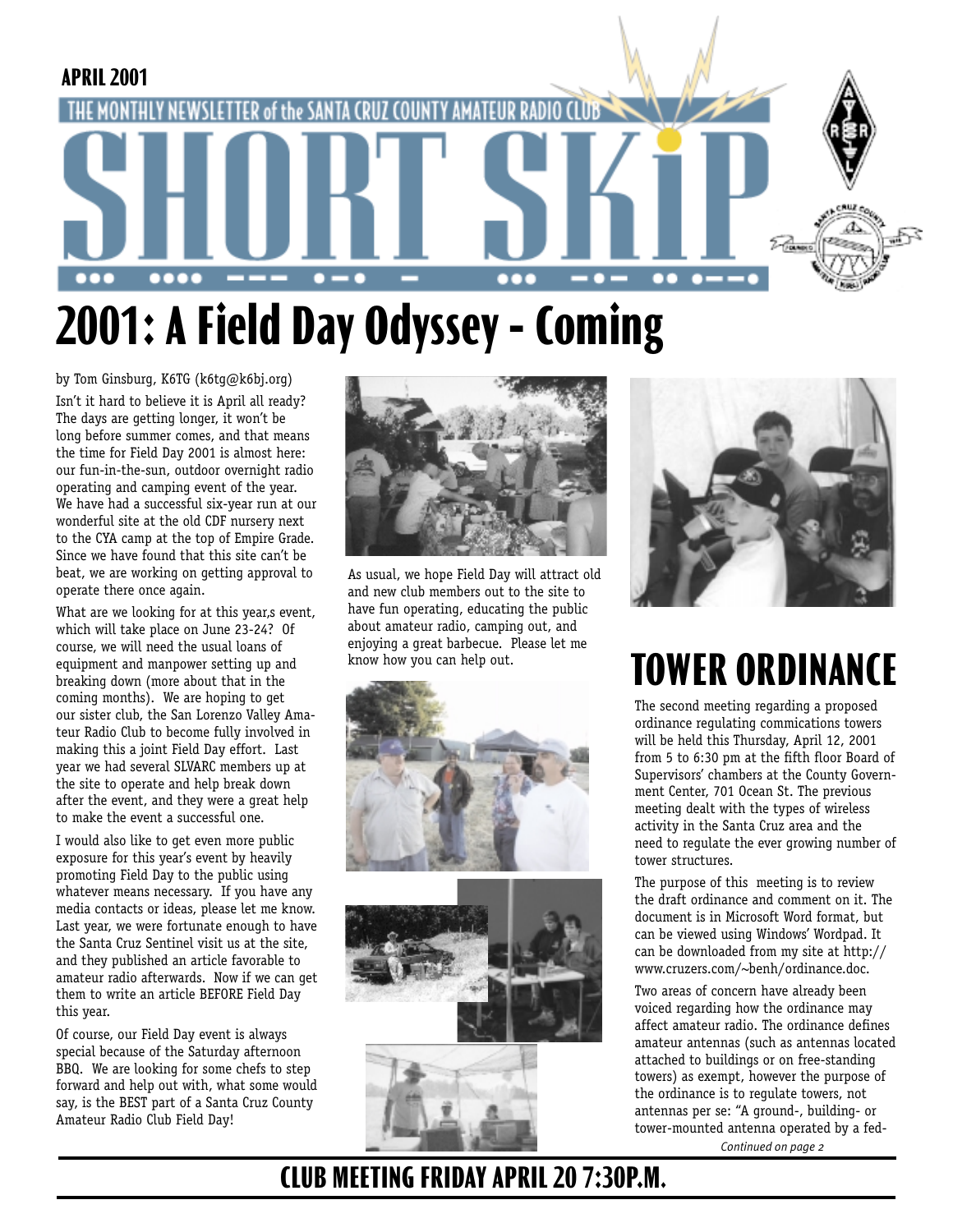

Published 12 times per year. Free to members. **Santa Cruz County Amateur Radio Club, Inc.** Post Office Box 238 Santa Cruz, CA 95061-0238 Editor and Publisher Ron Baldwin, K6EXT (408) 427-0565 K6EXT@fireclay.com Columnist: Art Lee, WF6P Production and Distribution: Dave Harbaugh, W6TUW

A regular meeting of the board was called to order at 1837 hours on Friday, March 16, 2001 at Dominican Hospital in Santa Cruz. The president, Tom KQ6DV, was in the chair. Also present were the vice president, Richard KG6AXD; the secretary, Cap KE6AFE; the treasurer, Elaine KE6FRA; the members of the board Bruce AC6DN, Bill W6PAD, Allen WB6RWU, Mike KF6UXB; and two visitors, Claudia Fugelseth and Rich KI6EH.

The minutes of the February 16 board meeting were unanimously approved. The treasurer's report was a financial statement that showed financial activity for the period from February 1 to March 1, 2001. The report, showing a balance on hand as of March 1 of \$4724.88, was accepted unanimously upon motion by Allen.

During unfinished business, Tom talked about finding some volunteers to serve on the membership committee.

During new business, Bruce brought up the idea of club shirts, not T-shirts, as a fund raising idea. No action was taken. There was discussion of preparations for the following club meeting. Richard briefly discussed ideas for the proposed club station.

The meeting was adjourned at 1920 hours.



I just got off the phone with Dave Harbaugh, W6TUW. He is no longer distributing Short Skip, after having done so for the past ten or twelve years. He said, "At one time, Short Skip was merely a postcard, announcing our meeting times and topics for the meeting. Later, I would go to my work at KSCO where I wrote, mimeographed ,folded, addressed (by hand) and mailed each single-page issue. We only had 46 members at that time so it was a piece of cake." We talked about when Northe Osbrink, N6KO, was editor. Northe put out Short Skip for several years, including a few news articles from club members, but mostly he did all the writing. I remember driving out to Northe's house in Aptos with my material to meet deadline dates. When Northe changed jobs from Avantic Corporation, he turned over the editorship to Wayne Thalls, KB6KN. Wayne carried on with Short Skip for a year or more. Our present editor, Ron Baldwin, K6EXT, took over from Wayne. So, on behalf of our club president, I have been asked to thank Dave Harbaugh for his long years of dedicated service to produce Short Skip. Thank you, Dave.

Where are they now? Yesterday morning while having breakfast at Jeffery's restaurant I ran into former club member Jack Mehan, N6FJK. Jack taught Seamanship and Navigation classes as a member of the Coast Guard Auxiliary chapter in Capitola. As a Coast Guard Auxiliary

#### **Tower Cont.**

erally licensed amateur radio operator as part of the Amateur or Business Radio Service, provided that its maximum height does not exceed the height requirements of the zoning district."\*

 The other is a statement that "Facilities regulated by this ordinance include the



#### **TRADE or SELL TABLE at February MEETING**

Bring your surplus radio gear to sell or trade. The table will be set up before the club meeting. Put a price on your goodie and have fun trading or selling: mics, connectors, handhelds and related equipment, receivers, transmitters, etc. Let's have fun! —Dan AA6GD

member, Jack worked with our ARES group. A few days ago I was happy to see one of our old club members, Le Roy Vernon, W6MPF. For many years, Lee represented the ham community as the RACES coordinator with Santa Cruz County. Lee was in town, visiting from his QTH in Branson , Missouri. Sadly, Lee lost his wife a few months ago. I asked him if he would return to Santa Cruz to live but he said he wasn't sure.

This week Dan Anderson, AA6GD, came up on 40 meters for a short chat. "Oh, oh, I've got to go now," he said, "the tow truck is here to haul away my Ford F-150 pickup truck." The head gasket had blown. At \$85 per hour shop rates, he was looking at a \$1000 dent in his wallet. I told him that if his truck was a Model A, I would come over to help and we could change the gasket in an hour. With only eight bolts holding the flat head on, it would take us longer to drain the radiator than it would be to pull the head. We lamented that cars these days are much more complex. Back then, the model A Ford had no fuel pump, no heater, no air conditioning, no on-board computer, and only 4 spark plugs to change. Timing the engine was done by means of a screw-in plug that fit into a hole in a cam gear. No timing light needed.

A different radio: Last Wednesday night I was aboard "Misty," a Cal 34 sloop, for the Wednesday night beer can races. The skipper asked me to get on the Marine VHF Channel 16 and inform the Harbormaster that we were getting underway. OK, I can do that. It was odd to NOT give my call sign! I called, saying, "This is the sailing vessel Misty, getting underway." I was requested to switch to Channel 9. The radio operator asked for the skipper's name. This I gave. "Have a good sail!" he offered. That was it. (Actually, we did have a good time. It was windy and cold out on the bay, especially after sunset. The full moon gave us light until we got back into our slip at 2130.)

construction, modification, and placement of all Federal Communication Commission (FCC) regulated amateur radio antenna, satellite dish antennas and any antennas used for Multi-channel, Multi-point Distribution Services (MMDS) or "Wireless Cable" and personal wireless service facilities."\*

One of the purposes of the meeting is to clear up what appear to be possible inconsistencies in the wording and definitions before the propose ordinance is finalized and goes before the Board of Supervisors for passage.

The agenda for the meeting is available, also in Word format from http:// www.cruzers.com/~benh/agenda.doc .

— Ben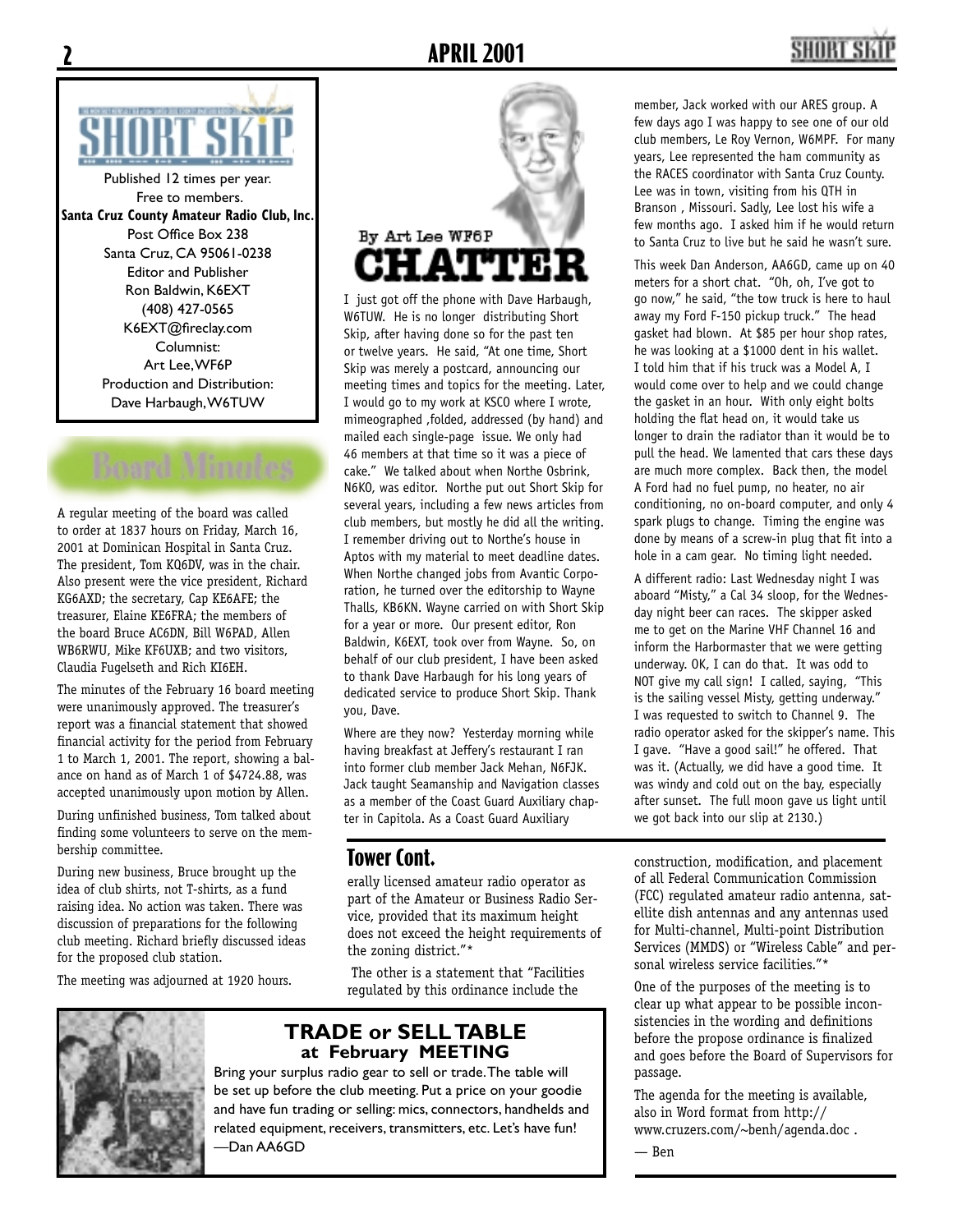## SHORT SI

### **APRIL 2001**

# **MEMBER PROFILE**



Member PROFILE Ben Hatheway - N6FM

 Rated high on the survey was interest in our club members and Ben was kind enough to be our first celebrity.

First licensed in Southern California in 1962 Ben received his Extra Class in 1966 and progressed through what now will be regarded as valuable antiques with names like Motorola 80D using a dynamotor, Globe Chief, Viking, and Swan , which lead to a Collins KWM-2 and home brew 4-1000 A amp. In the late 1960's he helped build and operate the first 440 MHz autopatch in San Diego, soon after touch-tone telephone signaling was introduced there.

Ben worked on emergency communications for the City of Costa Mesa and most of his Amateur activities were then focused on VHF and UHF. Ben was instrumental in forming the Mesa Emergency Services Amateur Communications public safety group sponsored by the city which involved building and operating a repeater located on the 5 story city hall building.

Mystery Item



With XYL Diana, Ben moved to become the Technical Manager for the modern 911 Emergency Services Center that went into service here in 1996.

Ben's interest returned to HF a few years ago and he has been very successful chasing countries using CW, SSB and RTTY on all bands except 160.

The reason for Ben's achievements is not hard to see from his highly automated shack. DX information monitored on the Internet and a Packet Cluster is displayed on software run-

ning on a HP 350 MHz PC. The two programs most in use are TRX Manager and Logic 5 which work together to control the IC756 Pro, point the Force 12 Tri-band beam and to record and display logging information for the station. All together it is a very slick operation and it is hardly necessary to touch the radio. One can see the time coming when an e-QSL will be automatically sent to complete a 0SO be assured Ben will be one of the first.

Ben in the driving seat.

Other items that all add up to more DX include the Clear Speech DSP unit for SSB and the MFJ noise cancellation box using a multi-band vertical as the noise antenna. A pair of Carolina Windoms work well on the LF bands.

Future plans call for a top band antenna and possibly selling the Kenwood TS 570, replacing it probably with an Icom 706 as the new mobile rig since the new car has less room.

Ben willingly shares his diverse expertise with many club members and exemplifies the very best of ham radio. Many thanks.

## **EXPENSIVE FOX HUNT**

The FCC has proposed levying a \$17,000 fine on an East Palo Alto, California, man for transmitting without a license on amateur frequencies and for transmitting a false distress signal. The FCC issued a Notice of Apparent Liability for Forfeiture March 19 in the case of Joshie Yasin Nakamura Sr, who also is known as "Mervyn Ehambrave" and sometimes as "Marvin E. Barnes."

As Ehambrave, Nakamura was among those receiving an FCC Warning Notice in March 1999 for allegedly operating without a license on the K7IJ repeater system in the San Francisco Bay area. At the time, the FCC shut down the repeater system for more than two months.

## **AUTHORS WANTED for SHORT SKIP**

**Here are the results of our recent survey** 

| <u>Topic</u>                        |  |
|-------------------------------------|--|
| Average Score out of 5              |  |
| Home brew projects: Past, present,  |  |
| future, scratch and kit projects    |  |
| 3.6                                 |  |
| Hot picks: New hardware, soft-      |  |
| ware, web sites                     |  |
| 3.4                                 |  |
| Help wanted: Parts, problems,       |  |
| insights                            |  |
| 3.3                                 |  |
| Kids Corner                         |  |
| 3.2                                 |  |
| Personality profile: Get to know    |  |
| individual members, life story,     |  |
| shack, antennas                     |  |
| 32                                  |  |
| Technical tutorials : Brief essays  |  |
| on current and future technologies  |  |
| Intermediate Beginner Advanced      |  |
| 3.2 3.1 2.9                         |  |
| Braggers platform: Best DX, QSL     |  |
| card, radio treasures, achievements |  |
| 2.6                                 |  |
| Test your knowledge: Puzzles,       |  |
| quizzes, true/false                 |  |
| 2.6                                 |  |
| Historical perspectives: Club       |  |
| history, events, equipment etc      |  |
| 2.5                                 |  |
| Issue of the month: Local issues    |  |
| and "Speakout " material from       |  |
| eHam.net                            |  |
| 2.3                                 |  |

As you can see, most topics were quite popular, nevertheless it seems we should concentrate on those items that scored 3.0 and above. Please step forward with contributions to maintain the excellence of our newsletter. On behalf of the Newsletter Committee, Thanks!

— Ron W6WO

#### **Antenna For Sale**

Due to a change in plans at my Mendocino QTH (instigated by an annoyed neighbor, believe it or not), I have an extra 100' of used Rohn 45G. 9 straight sections and a pointy top section. I'm into it for about \$80/section, or \$800 for the whole mess. If anyone in the club can use it, I'll part with it for what it cost me. 30' is in Portola Valley, the restis up in Boonville (but I can get it down here if necessary).

— Dan Levin, K6IF djl@andlev.com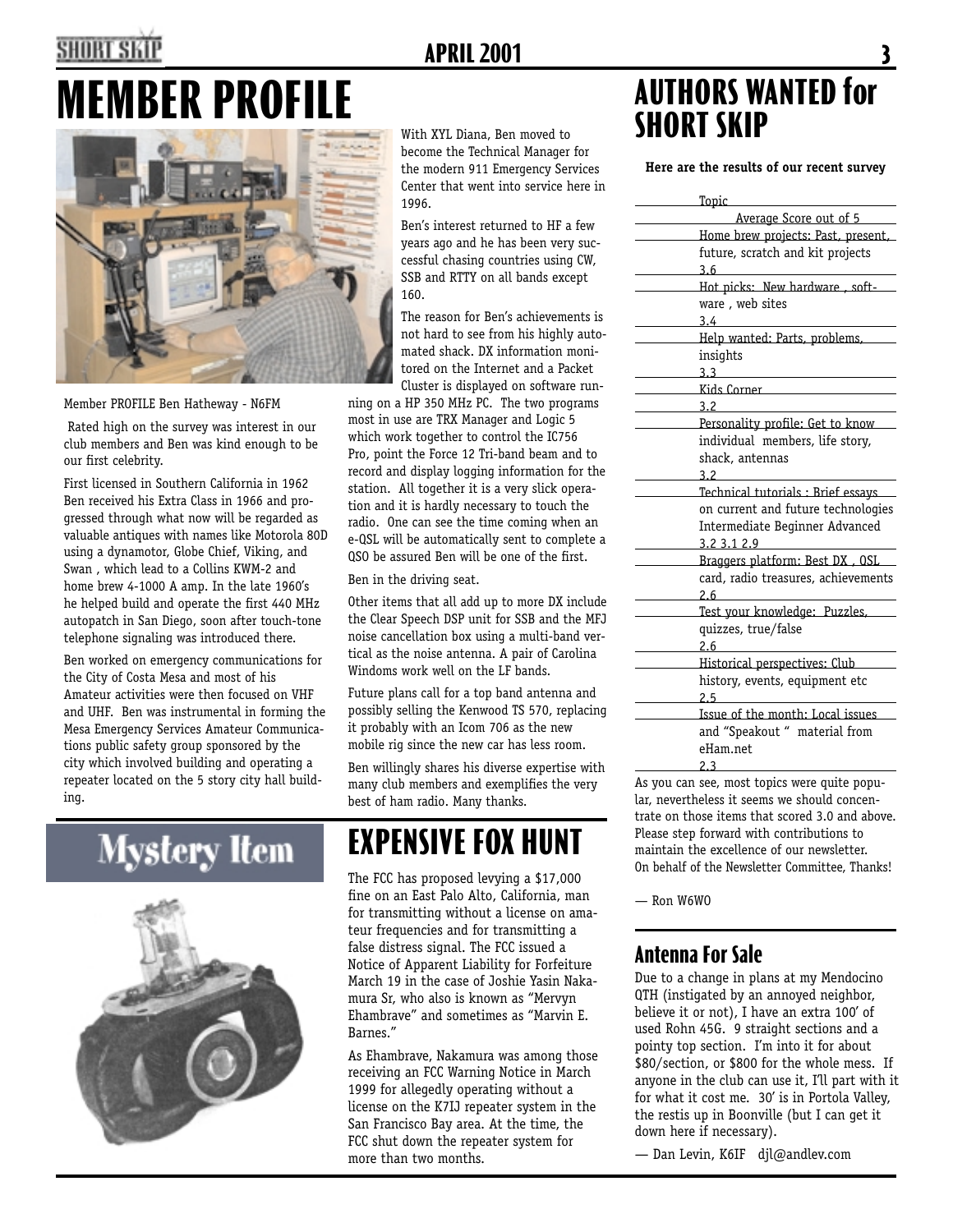# 4 **APRIL 2001 GEOMAGNETIC STORM HITS**

Planet earth was hit with two shockwaves slightly before noon MDT (1600UTC). The first was from mondays M-class flare and rose the solar wind from 350 km/sec background to 650 km/sec. ... a sufficient blast to trigger a major geomagnetic storm. A bit later, the second shock wave hit, elevating the solar wind further to slightly above 850 km/sec. Both shockwaves were also fairly dense, with around 35 p/cm^3. The 2nd shock drove the K index to 8 (and 9 in some places) for a SEVERE geomagnetic storm. The storm is still in progress, and expected to continue with minor to major storm levels through late thursday. This is causing very rough to blackout conditions on HF, with full blackouts being experienced in Canada, northern Europe, etc.

AURORA: Tremendous aurora are currently active on the dark side of the planet ... over northern Europe, Scandanavia, and in the southern hemisphere along southern Australia, New Zealand, and Tasmania.

If the solar wind continues at high levels to fuel this storm for another 4-5 hours, then enhanced aurora will be seen over North America into the middle latitudes ... but probably not as spectacular as we experienced 2 weeks ago. NOAA is predicting visable aurora to 45 degrees geomagnetic latitude, and could extend further south. The real question is whether or not our geomagnetic field will remain at the strong storm levels until your local midnight. (Generally, 10:30-11pm local you will begin to notice aurora if it's going to happen in your area, and peak intensity around local midnight).

The >10MeV proton event continues, which means the northern (and southern) polar regions are experiencing a PCA at HF blackout conditions. This is expected to continue until late friday or saturday.

Today, region 9415 produced another fairly strong M class flare, still fairly geoeffective, and the shockwave from this willl likely hit early saturday.

So ... conditions on HF are expected to remain pretty poor for the next few days, particularly the lower bands. 20M will be rough, 15M better during daylight and early evening. Of course, your mileage will differ, since such a huge storm is dynamic with different characteristics at different locations around the globe.

— 72, Paul NA5N

On Wed, 11 Apr 2001, Space Environment Center wrote:

Joint USAF/NOAA Report of Solar and Geophysical Activity SDF Number 101 Issued at 2200Z on 11 Apr 2001

IA. Analysis of Solar Active Regions and Activity from 10/2100Z to 11/2100Z: Solar activity was moderate. A single M-class event occurred during the period. Region 9415 (S22W27) produced an M2/1f parallel ribbon flare at 11/1326 UTC.

IB. Solar Activity Forecast: Solar activity is expected to be at moderate to high levels. Region 9415 can be expected to produce another major flare during the period.

IIA. Geophysical Activity Summary 10/2100Z to 11/2100Z: The geomagnetic field ranged from quiet to severe storm levels. Two discernable shocks were detected by the ACE spacecraft at approximately 11/1300 and 11/1520 UTC. These effects were most likely the precursors for the two earth-directed CME's produced on 9-10 April. The resulting CME's arrival at earth produced severe geomagnetic storming during the period of 11/1500-1800 UTC. The greater than 10 MeV proton flux was at high levels all period long, reaching a maximum of 322 PFU near the end of the period. A polar cap absorption (PCA) event remained in effect during the period. The greater than 2 MeV electron flux has at high levels for the first part of the period and then decreased to moderate levels for the remainder of the period.

IIB. Geophysical Activity Forecast: The geomagnetic field is expected to continue at active to major storm levels during the first day of the period. A second geomagnetic storm is expected to arrive late on 12 April or early on 13 April UTC. This disturbance will be the result of the full-halo CME described in Section 1A. Brief severe storm levels at high latitudes can be expected. Unsettled to minor storm levels are expected on 14 April as the storm subsides. The greater than 10 MeV proton event is expected to continue through most of the period. The PCA event is expected to end during the latter half of the period. The greater than 2 MeV electron flux is expected to be at mostly moderate levels during the period.

>III. Event Probabilities 12 Apr-14 Apr >Class M 80/80/80 >Class X 25/25/25

>Proton 80/25/25 >PCAF in progress

>IV. Penticton 10.7 cm Flux >Observed 11 Apr 160 >Predicted 12 Apr-14 Apr 160/160/155 >90 Day Mean 11 Apr 167

>V. Geomagnetic A Indices >Observed Afr/Ap 10 Apr 007/009 >Estimated Afr/Ap 11 Apr 050/060

## **Aurora Gallery** For anyone interested, there are some great

pictures from all over of last weekend's aurora displays at www.spaceweather.com. Scroll down to

"See the Weekend Aurora Gallery."

— Phil KE6UWH

# **DXers**

At times I hear people on the BJ repeater discussing the poor DX conditions on the HF bands. Even though the sunspot number recently has been over 300 the band still appears dead. This is due to the amount of solar activity usually associated with high sunspot numbers. To get a good idea of band conditions on a real time basis and to learn more about the factors affecting propagation an excellent web site is

http://hfradio.org/propagation.html — Larry WB6MVK

Sometimes the band is not nearly as dead as it seems. Every contest, thousands of contacts are made on "dead bands". It is possible to check for propagation on 20 through 10 by listening to the HF beacons which transmit on a rotating 3 minute schedule 24 hours a day from 18 locations around the world.

Even if your CW is rusty, you can tell which beacon is transmitting if your clock is set accurately, or you can use one of the monitoring programs to tell you which beacon is on.

http://www.ncdxf.org/beacon/ beaconSchedule.htm

It is remarkable how often you can hear the 1 watt signals on what appears to be a dead band, such as 10 meters at night.

— Peter AB6WM

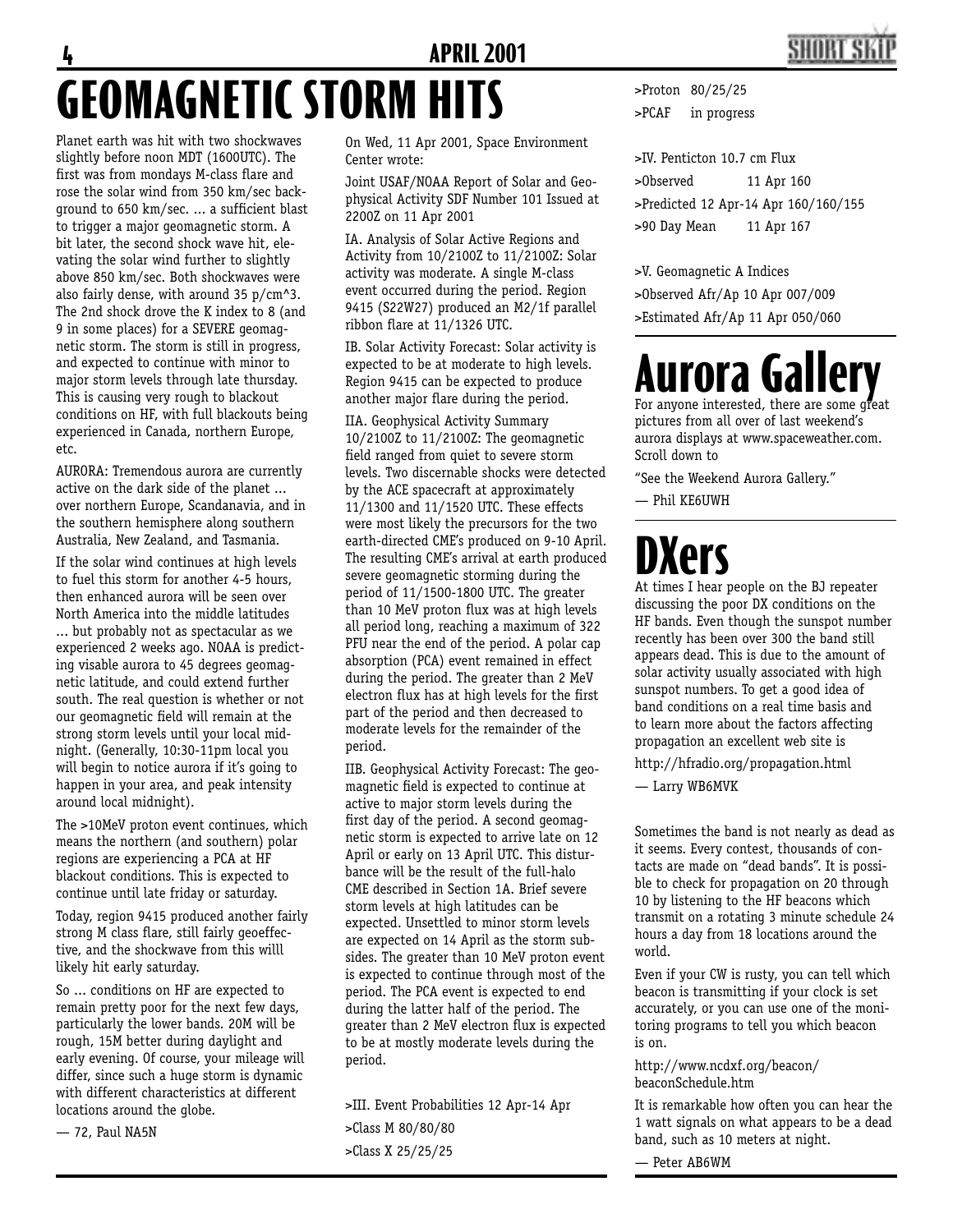## SHORT SI

## **WWV Survey Planned**

The National Institute of Standards and Technology plans to survey users of WWV and WWVH later this year. The time and frequency-standard stations have been airing occasional announcements about the upcoming poll in order to start building a mailing list of survey recipients. The announcements state that NIST "is seeking information on how listeners use the broadcast services offered on the WWV broadcast," but the survey will not begin for at least several weeks.

WWV Station Manager John Lowe says the announce-ments are being broadcast now as a heads up and to encourage early mailing list signups. The survey itself will not be released until approved by the Office of Management and Budget, Lowe said, and he doesn't expect that to happen until May, although it could be sooner. The survey period likely would extend through the summer, he said.

According to Lowe, the last WWV-WWVH user survey was done in 1985. "We just don't know who our user base is anymore," he said. Lowe confirmed that the data collected ultimately could be used to determine whether WWV and WWVH remain on the air--especially given the popularity of NIST's other outlets, including its Webbased time server that gets in excess of 3 million hits a day.

"If we get only two people who say they're using WWV, then we've got a problem," he said. Lowe added that he does not think WWV and WWVH will be shut down, and he vowed to "fight for the radio stations," if it came down to that. "But the ultimate decision is not in my hands," he said. "We have to look at our budget and our users." Lowe strongly encouraged WWV users to get on the mailing list and to send in a survey when the time comes. He suggested, however, that more weight will be given to survey responses from corporate and institutional users of the radio service as opposed to individual users.

To be added to the NIST WWV-WWVH survey mailing list, send your name and postal address to the NIST Radio Station WWV, 2000 E County Road 58, Ft Collins, CO 80524, or e-mail the information to nist.radio@boulder.nist. gov. Lowe urged WWV-WWVH users to hold their fire until the survey begins. WWV in Ft Collins, Colorado, and WWVH on Kauai, Hawaii, broadcast continuous time and frequency information to millions of listeners worldwide. For more information, visit the NIST Web site, http://www.nist.gov. Thanks, ARRL Letter.

# **APRIL 2001** 5

## **Tour de Cure April 22**

The Tour de Cure bike event is just two weeks away on April 22. We still need several operators to help out! Here is what we need to cover and what is available to those who help out:

Operating Positions:

- 1) shadow
- 2) rest stop 1
- 3) rest stop 2
- 4) rest stop 3
- 5) rest stop 4
- 6) SAG vehicles
- 7) top of the incline (Nisene Marks)

Position (7) would be great for someone to ride a bike up to and put both activities together.

We start setting up at 6:00 a.m.

Registration opens at 6:30 a.m.

100k riders take off at 7:00 a.m.

We're closing the course at 2pm

Goodies for volunteers include: breakfast (Hobee's coffeecake, fruit, juice, coffee); lunch (Tony & Alba's pasta, salad, foccacia); rest stop snacks

live music at Aptos Village Park by Satia.

We have volunteer t-shirts for all your people.

Do I have any more takers???????? Please let me know via email (k6rmw@k6bj.org or k6rmw@arrl.org or bobwiser@aol.com) or you can get me on the air on the BJ/EH repeaters, the K6RMW repeater (147.015) or by phone (831-239-8360 with Voice Mail)

Please call I need to hear from you guys. Let's get out and get things going again!!!!

 $-73...$ 

Bob Wiser, K6RMW

EC, Pajaro Valley ARES

### **FARS Offers Technician Class in Palo Alto**

The Foothill Amateur Radio Society (FARS) is offering a Technician licensing class over six Thursday evenings from April 26 - May 31, 7 PM to 10 PM, at the Terman Library Conference Room (next to the JCC), 661 Arastradero, Palo Alto. The examination will be given during the last class session. The fee, necessary to cover the cost of materials, will be \$15 for students under 18, \$25 for adults.

For reservations contact: Rich Stiebel, W6APZ at (650)494-0128, or email to W6APZ@arrl.net. Also, see

http://www.fars.k6ya.org/classes.html .

## **76GHz Record from Loma Prieta**

Palo Alto Amateur Radio Association member Bob Johnson, KF6KVG, and his partner, Will Jensby, W0EOM, of the 50 MHz and Up Group, established the new record for 76 GHz on Feb. 1, 2001, in the Pacific Division. Bob was located south west of San Jose CA on Mount Loma Prieta using a 12 inch dish antenna driven with 1 milliwatt and Will was located near Vacaville on Mount Vaca using 5 milliwatts to an 18 inch dish. The total distance covered was 145 kilo-meters based on the "center of grid square to center of grid square" measurement approach. This measurement approach is the common method of measurement at these frequencies. Signal strength varied from S1 to S2 with fading. Water vapor absorbs signals at high frequencies so the trick is to transmit on cold, clear days at high elevations. Simply creat-ing a signal is technically challenging as you go up in frequency. Doing it on an Amateur Radio budget is even more impressive. Adapted from PAARAgraphs March 2001. Thanks to Vic Black, AB6SO, and Will Jensby, W0EOM.

April Mystery Item is a magetron. The tubes that made microwave radar possible.

This type of package magntron uses direct couping from one of the magnetron cavities to a section of wave guide. The glass window on this section of guide acts as matching transformer into the external wave guide. The glass boot around the heater leads is cut away to provide for forced cooling of the heater leads and seal. —From QST Dec 1945

## **COMING EVENTS**

• Foothill Flea Market - 2nd Saturday of each month from March through October at Foothill College, Los Altos.

• Livermore Swap Meet - 1st Sunday of each month at Las Positas College in Livermore, 7:00 AM to noon, all year.

• International DX Convention, April 20-22, 2001. Visalia Holiday Inn, Visalia, CA. See http://www.ncdxc.org/Ncdxc/Convention/ idxc2001pre01.htm for information

• Fresno Hamfest, Fresno, April 28, 2001, 7:00AM to 3:00PM at Coombs Ranch. From Hwy. 99 take Ave. 12 East, Cross Hwy. 41. Coombs Ranch is 1 mile beyond Hwy. 41 on Ave. 12. Contact Jim Haynes, KA6J,

559-294-8390. Talk-in 146.34/.94.

• Valley of the Moon ARC Hamfest, Sonoma, April 28, 2001 at the Sonoma Valley Veterans Memorial Building, 126 First St. West, Sonoma. phone 707-996-4494, email: wd6bor@aol.com.